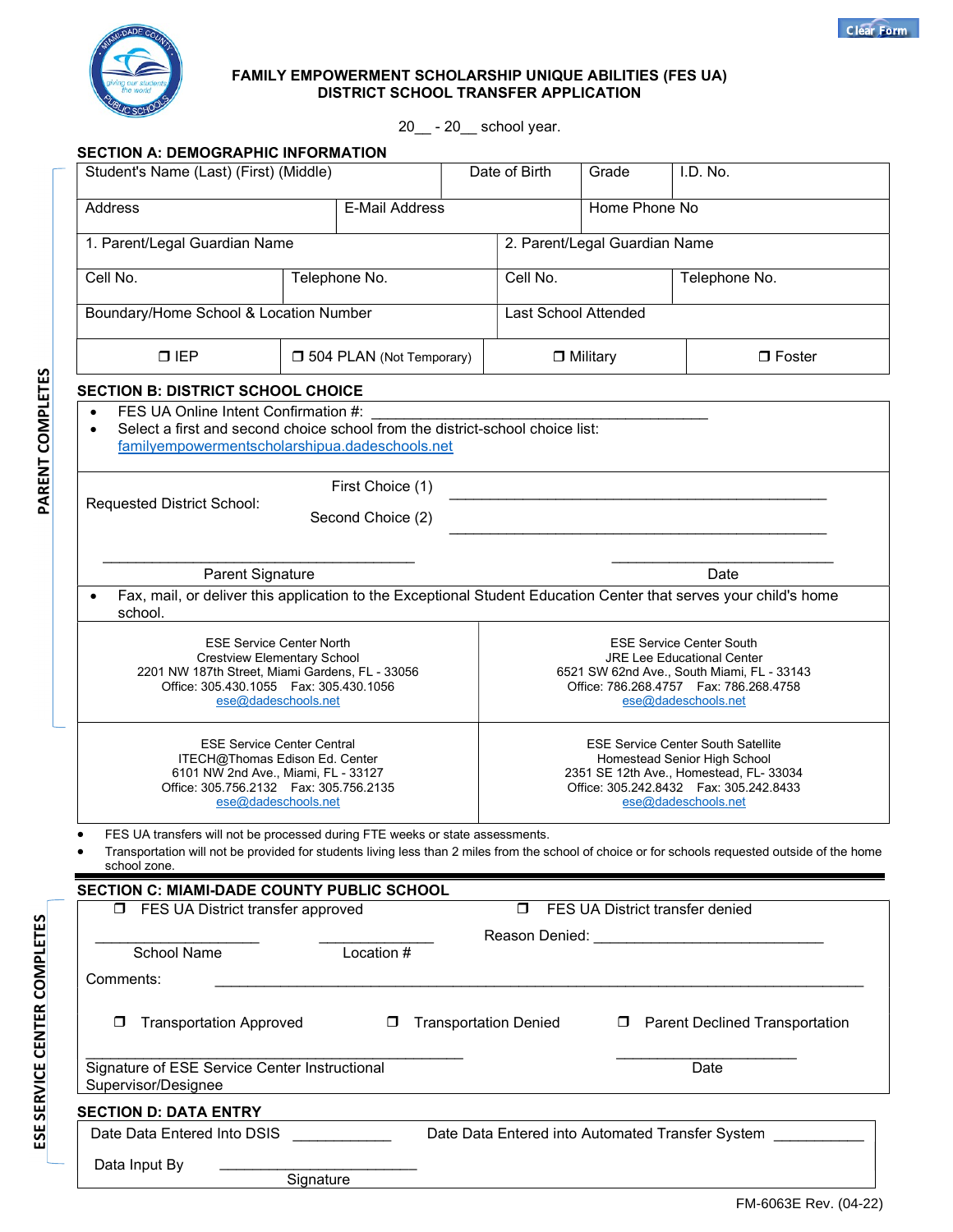

## BECA DE EMPODERAMIENTO FAMILIAR CAPACIDADES ÚNICAS (FES UA) SOLICITUD DE TRANSFERENCIA ESCOLAR DEL DISTRITO

Curso escolar del 20\_\_ - 20\_\_.

| Correo electrónico<br>1. Nombre del padre de familia / tutor legal<br>No. de teléfono<br>PLAN 504 (No temporario)<br>SECCIÓN B: SELECCIÓN DE ESCUELA DEL DISTRITO<br>· Número de confirmación de intención en línea de FES UA:<br>· Seleccione su primera y segunda opción de la lista de opciones de escuelas del distrito:<br>familyempowermentscholarshipua.dadeschools.net<br>Primera selección (1)<br>Segunda selección 2)<br>Firma del padre de familia<br>Por favor, envíe este formulario mediante un fax o correo postal al centro Excepcional Student Education Center que se<br>encarga de la escuela de vecindario de su hijo. |                                                                                                                                            | 2. Nombre de la madre de familia / tutor legal<br>No. móvil<br>Última escuela donde asistió<br>$\Box$ Militar |                                                                                                                                                                                         | Número de teléfono del hogar<br>No. de teléfono                                                                                                         | □ Hijo acogido<br><u> 1989 - Johann Barbara, martxa alemaniar arg</u>                                                                                                                                                                                                                                                                                                                                                                                            |  |  |
|--------------------------------------------------------------------------------------------------------------------------------------------------------------------------------------------------------------------------------------------------------------------------------------------------------------------------------------------------------------------------------------------------------------------------------------------------------------------------------------------------------------------------------------------------------------------------------------------------------------------------------------------|--------------------------------------------------------------------------------------------------------------------------------------------|---------------------------------------------------------------------------------------------------------------|-----------------------------------------------------------------------------------------------------------------------------------------------------------------------------------------|---------------------------------------------------------------------------------------------------------------------------------------------------------|------------------------------------------------------------------------------------------------------------------------------------------------------------------------------------------------------------------------------------------------------------------------------------------------------------------------------------------------------------------------------------------------------------------------------------------------------------------|--|--|
|                                                                                                                                                                                                                                                                                                                                                                                                                                                                                                                                                                                                                                            |                                                                                                                                            |                                                                                                               |                                                                                                                                                                                         |                                                                                                                                                         |                                                                                                                                                                                                                                                                                                                                                                                                                                                                  |  |  |
|                                                                                                                                                                                                                                                                                                                                                                                                                                                                                                                                                                                                                                            |                                                                                                                                            |                                                                                                               |                                                                                                                                                                                         |                                                                                                                                                         |                                                                                                                                                                                                                                                                                                                                                                                                                                                                  |  |  |
|                                                                                                                                                                                                                                                                                                                                                                                                                                                                                                                                                                                                                                            |                                                                                                                                            |                                                                                                               |                                                                                                                                                                                         |                                                                                                                                                         |                                                                                                                                                                                                                                                                                                                                                                                                                                                                  |  |  |
|                                                                                                                                                                                                                                                                                                                                                                                                                                                                                                                                                                                                                                            |                                                                                                                                            |                                                                                                               |                                                                                                                                                                                         |                                                                                                                                                         |                                                                                                                                                                                                                                                                                                                                                                                                                                                                  |  |  |
|                                                                                                                                                                                                                                                                                                                                                                                                                                                                                                                                                                                                                                            |                                                                                                                                            |                                                                                                               |                                                                                                                                                                                         |                                                                                                                                                         |                                                                                                                                                                                                                                                                                                                                                                                                                                                                  |  |  |
|                                                                                                                                                                                                                                                                                                                                                                                                                                                                                                                                                                                                                                            |                                                                                                                                            |                                                                                                               |                                                                                                                                                                                         |                                                                                                                                                         |                                                                                                                                                                                                                                                                                                                                                                                                                                                                  |  |  |
|                                                                                                                                                                                                                                                                                                                                                                                                                                                                                                                                                                                                                                            |                                                                                                                                            |                                                                                                               |                                                                                                                                                                                         |                                                                                                                                                         |                                                                                                                                                                                                                                                                                                                                                                                                                                                                  |  |  |
|                                                                                                                                                                                                                                                                                                                                                                                                                                                                                                                                                                                                                                            |                                                                                                                                            |                                                                                                               |                                                                                                                                                                                         |                                                                                                                                                         |                                                                                                                                                                                                                                                                                                                                                                                                                                                                  |  |  |
|                                                                                                                                                                                                                                                                                                                                                                                                                                                                                                                                                                                                                                            |                                                                                                                                            |                                                                                                               |                                                                                                                                                                                         |                                                                                                                                                         | Fecha                                                                                                                                                                                                                                                                                                                                                                                                                                                            |  |  |
|                                                                                                                                                                                                                                                                                                                                                                                                                                                                                                                                                                                                                                            |                                                                                                                                            |                                                                                                               |                                                                                                                                                                                         |                                                                                                                                                         |                                                                                                                                                                                                                                                                                                                                                                                                                                                                  |  |  |
|                                                                                                                                                                                                                                                                                                                                                                                                                                                                                                                                                                                                                                            |                                                                                                                                            |                                                                                                               |                                                                                                                                                                                         |                                                                                                                                                         |                                                                                                                                                                                                                                                                                                                                                                                                                                                                  |  |  |
| <b>ESE Service Center North</b><br><b>Crestview Elementary School</b><br>2201 NW 187th Street, Miami Gardens, FL - 33056<br>Office: 305.430. 1055   Fax: 305.430.1056<br>ese@dadeschools.net                                                                                                                                                                                                                                                                                                                                                                                                                                               |                                                                                                                                            |                                                                                                               | <b>ESE Service Center South</b><br><b>JRE Lee Educational Center</b><br>6521 SW 62 Ave., South Miami, FL - 33143<br>Oficina: 786.268.4757    Fax: 786.268.4758<br>ese@dadeschools.net   |                                                                                                                                                         |                                                                                                                                                                                                                                                                                                                                                                                                                                                                  |  |  |
| <b>ESE Service Center Central</b><br>ITECH@Thomas Edison Ed. Center<br>6101 NW 2 Ave., Miami, FL - 33127<br>Oficina: 305.756.2132    Fax: 305.756.2135<br>ese@dadeschools.net                                                                                                                                                                                                                                                                                                                                                                                                                                                              |                                                                                                                                            |                                                                                                               | <b>ESE Service Center South Satellite</b><br>Homestead Senior High School<br>2351 SE 12 Ave., Homestead, FL- 33034<br>Oficina: 305.242.8432    Fax: 305.242.8433<br>ese@dadeschools.net |                                                                                                                                                         |                                                                                                                                                                                                                                                                                                                                                                                                                                                                  |  |  |
|                                                                                                                                                                                                                                                                                                                                                                                                                                                                                                                                                                                                                                            |                                                                                                                                            |                                                                                                               |                                                                                                                                                                                         |                                                                                                                                                         |                                                                                                                                                                                                                                                                                                                                                                                                                                                                  |  |  |
|                                                                                                                                                                                                                                                                                                                                                                                                                                                                                                                                                                                                                                            |                                                                                                                                            |                                                                                                               |                                                                                                                                                                                         |                                                                                                                                                         |                                                                                                                                                                                                                                                                                                                                                                                                                                                                  |  |  |
|                                                                                                                                                                                                                                                                                                                                                                                                                                                                                                                                                                                                                                            |                                                                                                                                            |                                                                                                               |                                                                                                                                                                                         |                                                                                                                                                         |                                                                                                                                                                                                                                                                                                                                                                                                                                                                  |  |  |
|                                                                                                                                                                                                                                                                                                                                                                                                                                                                                                                                                                                                                                            |                                                                                                                                            |                                                                                                               |                                                                                                                                                                                         |                                                                                                                                                         |                                                                                                                                                                                                                                                                                                                                                                                                                                                                  |  |  |
|                                                                                                                                                                                                                                                                                                                                                                                                                                                                                                                                                                                                                                            |                                                                                                                                            |                                                                                                               |                                                                                                                                                                                         |                                                                                                                                                         |                                                                                                                                                                                                                                                                                                                                                                                                                                                                  |  |  |
|                                                                                                                                                                                                                                                                                                                                                                                                                                                                                                                                                                                                                                            |                                                                                                                                            |                                                                                                               |                                                                                                                                                                                         |                                                                                                                                                         |                                                                                                                                                                                                                                                                                                                                                                                                                                                                  |  |  |
|                                                                                                                                                                                                                                                                                                                                                                                                                                                                                                                                                                                                                                            |                                                                                                                                            |                                                                                                               |                                                                                                                                                                                         |                                                                                                                                                         |                                                                                                                                                                                                                                                                                                                                                                                                                                                                  |  |  |
|                                                                                                                                                                                                                                                                                                                                                                                                                                                                                                                                                                                                                                            |                                                                                                                                            |                                                                                                               |                                                                                                                                                                                         |                                                                                                                                                         | <b>D</b> Parent Declined Transportation                                                                                                                                                                                                                                                                                                                                                                                                                          |  |  |
|                                                                                                                                                                                                                                                                                                                                                                                                                                                                                                                                                                                                                                            |                                                                                                                                            |                                                                                                               |                                                                                                                                                                                         | Date                                                                                                                                                    |                                                                                                                                                                                                                                                                                                                                                                                                                                                                  |  |  |
|                                                                                                                                                                                                                                                                                                                                                                                                                                                                                                                                                                                                                                            |                                                                                                                                            |                                                                                                               |                                                                                                                                                                                         |                                                                                                                                                         |                                                                                                                                                                                                                                                                                                                                                                                                                                                                  |  |  |
|                                                                                                                                                                                                                                                                                                                                                                                                                                                                                                                                                                                                                                            |                                                                                                                                            |                                                                                                               |                                                                                                                                                                                         |                                                                                                                                                         |                                                                                                                                                                                                                                                                                                                                                                                                                                                                  |  |  |
|                                                                                                                                                                                                                                                                                                                                                                                                                                                                                                                                                                                                                                            |                                                                                                                                            |                                                                                                               |                                                                                                                                                                                         |                                                                                                                                                         |                                                                                                                                                                                                                                                                                                                                                                                                                                                                  |  |  |
|                                                                                                                                                                                                                                                                                                                                                                                                                                                                                                                                                                                                                                            | <b>I</b> FES UA District transfer approved<br><b>Transportation Approved</b><br>Signature of ESE Service Center Instructional<br>Signature | escuelas ubicadas fuera de la zona de asistencia escolar.<br>Location #                                       | SECCIÓN C: ESCUELA PÚBLICA DEL CONDADO MIAMI-DADE                                                                                                                                       | <u> 1989 - Johann Barbara, martxa alemaniar argumento estas políticas en la contrada de la contrada de la contrad</u><br><b>d</b> Transportation Denied | Las transferencias de FES UA no se procesarán durante las semanas FTE o las evaluaciones estatales.<br>No se proporcionarán servicios de transporte a estudiantes que vivan a menos de dos millas de distancia de la escuela de selección ni a<br><b>D</b> FES UA District transfer denied<br>Reason Denied: __________________________________<br>Date Data Entered Into DSIS ___________________Date Data Entered into Automated Transfer System _____________ |  |  |